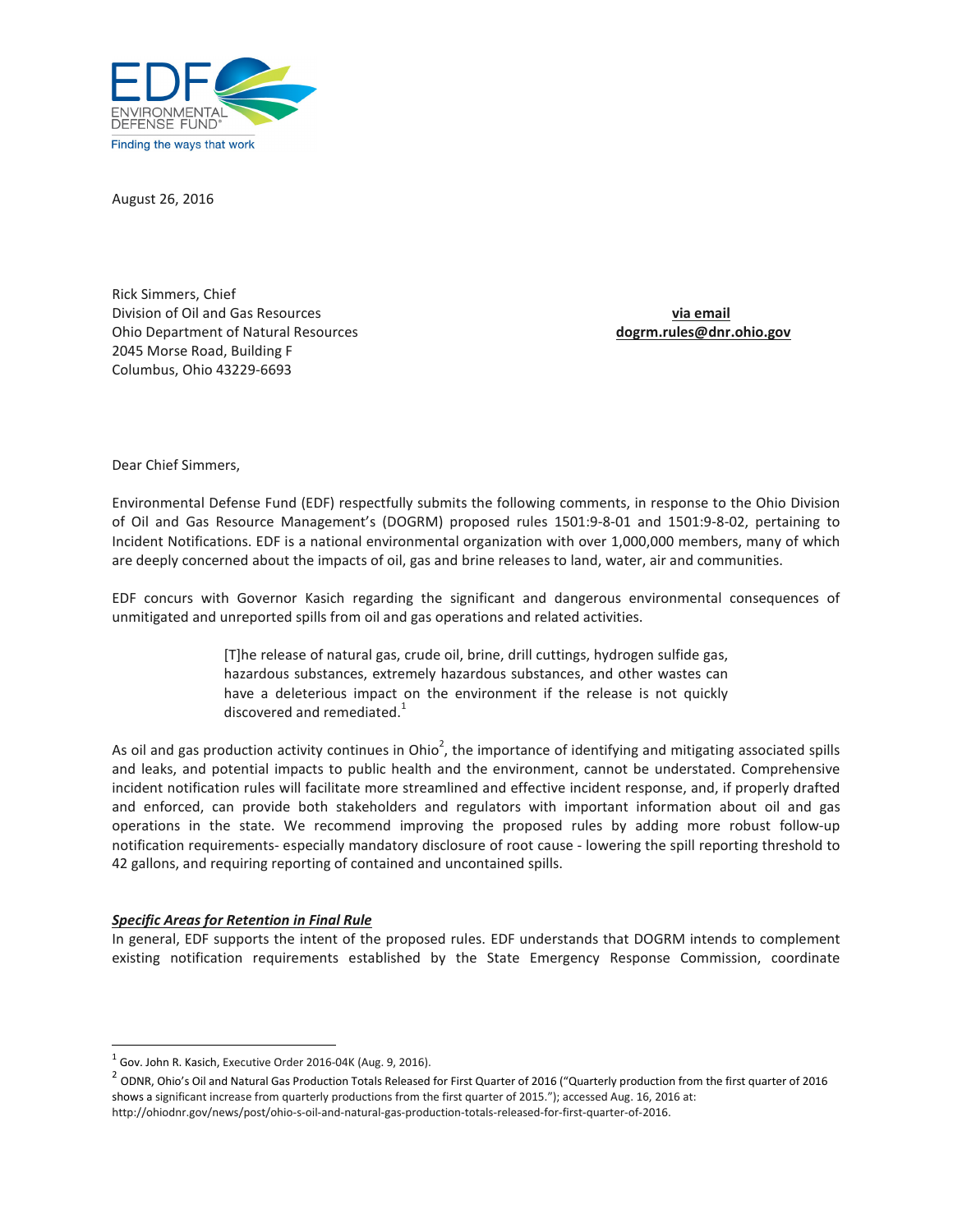information collection and incident response between and among several agencies, and speed response times.<sup>3</sup> Certain provisions are especially commendable, and support these goals. Specific provisions include:

- Streamlined and simplified directions for reporting incidents, through a single telephone number or electronic means. 1501:9-8-02(A).
- 30 minute reporting time threshold for incidents. 1501:9-8-02(A). This time limit is consistent with other state reporting requirements established by the Ohio State Emergency Response Commission, and is consistent with other leading oil and gas state rules, which require "immediate" reporting of spills and leaks.<sup>4</sup>
- Definition of "environment" is comprehensive and includes all surface water, groundwater, land surface, subsurface strata or air.
- Low reporting thresholds for "oil, condensate, or materials saturated with oil or condensate," and "refined oil products," spills in sensitive areas, as proposed in 1501:9-8-02 (5) and (6), respectively.
- 42 gallon reporting threshold for "brine, or semi-solid wastes including but not limited to drilling mud, sludge, or tank bottom sediments," and "brine" spilled from a vehicle, as proposed in 1501:9-8-02(8) and (9), respectively. A reporting threshold of 42 gallons (1 barrel) is consistent with reporting thresholds in other leading oil and gas production states such as North Dakota.
- Comprehensive coverage of materials subject to incident notification, including gas, hydrogen sulfide, oil, condensate and materials saturated with condensate, refined oil products, brine, semi-solid wastes and sludges, and extremely hazardous substances. 1501:9-8-02(A)(1)-(10).

EDF believes these proposed provisions demonstrate DOGRMs commitment to reducing the impacts of spills and leaks from oil and gas activities, and should be retained in the final rule.

## Suggested Areas for Improvement

 $\overline{a}$ 

The proposed incident notification rules could be improved in several ways to ensure DOGRM and stakeholders are able to obtain critical information about the root cause of spills and leaks. Incident notification requirements – if managed correctly – create a valuable opportunity to improve management of oil and gas operations through the collection and analysis of information regarding spills and leaks. By understanding more about spills and leaks in Ohio, such as when, where, and why incidents occur, DOGRM and other stakeholders can respond with operational adjustments, targeted regulations, and precise monitoring.

The incident notification regulations proposed by DOGRM should be modified to better capitalize on this opportunity. Provisions such as lower reporting thresholds, reporting of contained releases, and mandatory followup notification with detailed information requirements and obvious enforcement provisions would greatly enhance the utility of this incident notification rule. Below, we propose specific adjustments to the proposed rule.

## • A "reporting person" is defined too narrowly.

Under the proposed rules, reporting requirements apply only to narrowly defined subset of stakeholders and entities that may discover a release. Agents, employees, and contractors, for example, are not required to report the release immediately. 1501:9-8-01(J); 1502:9-8-02(A), (B). This narrow definition will cause confusion and delay incident reporting and response.

The proposed rule appears to extend the notification timeline for contractors, to allow for internal communications that would provide no benefit to incident response. 1502:9-8-02(B). Again, this provision is in contrast to DOGRM's own emphasis on the importance of rapid notification. "Prompt notification of an incident

 $3$  See, DOGRM, Incident Notification Rules, Statement of Intent; accessed Aug. 16, 2016 at:

http://oilandgas.ohiodnr.gov/portals/oilgas/pdf/rules/Statement%20of%20Intent%20Incident%20Notification%208.9.16\_Final.pdf.

<sup>4</sup> See, e.g., North Dakota, NDAC, 43-02-03-30 Notification of Fires, Leaks, Spills, or Blowouts (April 2014).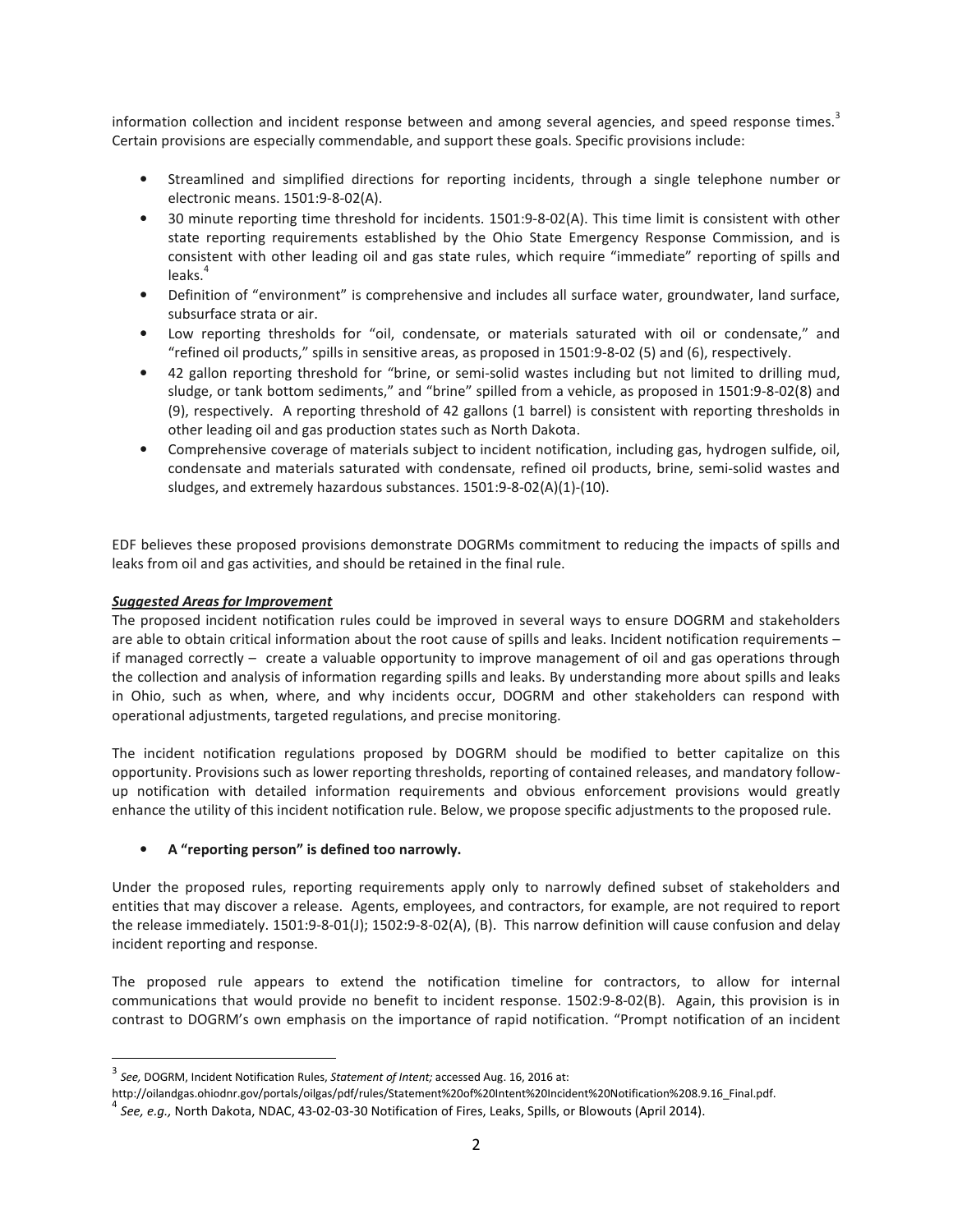allows DOGRM to work with owners or authorized persons and emergency responders to swiftly respond to and document occurrences in order to mitigate further risks..."<sup>5</sup>

The obligation to rapidly report a release to appropriate authorities should apply equally to all potential stakeholders and entities involved in an oil and gas production activity, including contractors, employees and agents of owners and permittees. To clarify reporting requirements and ensure that DOGR receives incident notifications as soon as possible after discovery, the proposed definition of "reporting person" should be amended as follows:

(J) "Reporting person" means an owner, a person to whom an order or permit is issued under Chapter 1509. of the Revised Code or under division 1501:9 of the Administrative Code authorizing an activity, a person to whom a registration certificate is issued under section 1509.222 of the Revised Code, or a person engaged in an activity pursuant to section 1509.226 of the Revised Code, or any employees, agents, contractors or assigns of such persons.

# • Reporting thresholds should be lowered and simplified.

The reporting thresholds proposed for spills should be simplified and more consistent to provide greater protection and to clarify incident reporting obligations. Draft Rule 1501:9-8-02 proposes ten categories of reporting thresholds. While some variation for gas and liquid is understandable, there is little to gain from different thresholds for liquids and semi-liquids such as oil, condensate, materials saturated with oil or condensate, brine, drilling mud and refined oil products. Other leading oil and gas state regulators use only one or two reporting thresholds for all liquids, including oil, produced water and other produced fluids.<sup>6</sup>

Under proposed rule 1501:9-8-02 releases of oil, condensate, or materials saturated with oil or condensate outside of containment need not be reported if the release is less than 210 gallons (5 barrels). Oil spills of this size can have extremely damaging impacts to soil, surface and groundwater, animals, plants and insects. For example, oil spills of under 5 barrels in rural areas may particularly impact farmland and associated crops, but under the proposed rule many would not be reported, which would unfairly put the onus on reporting and response on the farm owner.

We strongly urge DOGRM to adjust this reporting threshold downward, to be more comprehensive and consistent with the other reporting thresholds of 42 gallons (1 barrel) applicable to brine or 25 gallons (.5 barrels) applicable to other releases of oil, condensate, or material saturated with oil or condensate.

## • Incident notification should be required for contained releases.

The proposed incident notification rules do not appear to require reporting of releases of any kind within containment. This omission would limit the utility of the incident notification information, and may allow unreported and unmitigated environmental damage to occur. Ohio's recent horizontal well site construction rule does not require new well sites to be lined, and it is unlikely that previously existing well sites were constructed with liners under tank batteries and other equipment in the absence of such a requirement.<sup>8</sup> Therefore, even releases contained on the wellsite may absorb into the soil, and require additional monitoring and clean up during

l

 $^6$  See, e.g.; Wyoming WOGCC Environmental Rules, Chapter 4, Section 3; North Dakota, NDAC 43-02-03-30; Colorado COGCC Rule 906; Oklahoma OCC 165:10-1-2 and 165:10-7-5.

 $^6$  See, e.g.; Wyoming WOGCC Environmental Rules, Chapter 4, Section 3; North Dakota, NDAC 43-02-03-30; Colorado COGCC Rule 906; Oklahoma OCC 165:10-1-2 and 165:10-7-5.

 $8^{8}$  OAC 1501:9-2-02(G)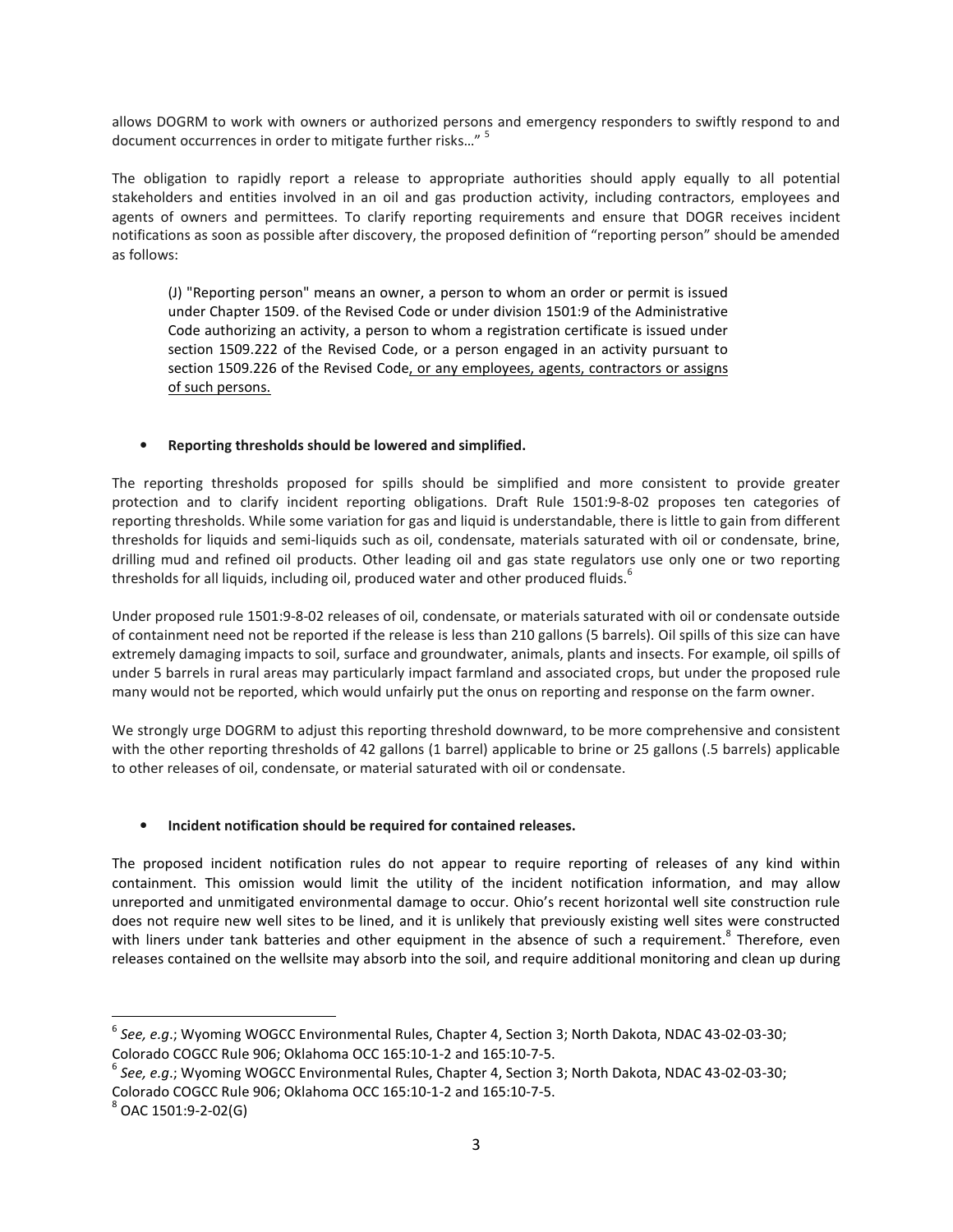site remediation. If unreported, spills inside of containment may not receive this necessary monitoring and cleanup, and wellsite remediation may be incomplete and inadequate for actual conditions.

Additionally, excluding contained releases may exempt a huge number of releases from important reporting and data collection requirements. For example, in 2015, approximately 70 percent of oil and gas related spills in North Dakota were contained, a containment rate slightly lower than the 80 percent reported in 2013.<sup>9</sup> Under the rules proposed by DOGRM, a similar containment rate in Ohio would mean that three out of every four spills would go unreported.

Detailed spill reporting and notification data that includes information about contained and uncontained releases has been usefully employed by other state oil and gas regulators to target regulatory improvements on the operations and practices most ripe for improvement. For example, North Dakota uses "spill metrics as a way to determine if [North Dakota Industrial Commission's] diking rules are adequate to prevent environmental damage."<sup>10</sup>

Information on Ohio's oil and gas operation related releases will be more comprehensive and useful for analytical purposes if both contained and uncontained releases are included in incident response requirements. EDF notes that DOGRM hotline dispatchers will be able to assign response resources as needed to mitigate releases, and may not always determine that immediate agency response to a contained spill is necessary.

## • DOGRM should require and make publically available follow up incident notifications that contain specific, important information.

Response and remediation efficacy are important factors to consider when analyzing spill data. Guidelines promulgated by the State Review of Oil and Natural Gas Environmental Regulations (STRONGER) recommend that states "establish requirements for documenting environmental damage."<sup>11</sup> Unfortunately, the proposed Incident Response regulations do not provide ODNR and other decision makers or the public with information necessary to evaluate the extent of environmental damage or efficacy of remediation efforts.

Often, initial incident notifications do not accurately estimate the extent of the release, or the full suite of impacts to the environmental and/or public health. This is due to the very reasonable expectation for rapid response, difficulty of visually estimating total volume of fluid or gas released, and the nature of environmental and public health impacts, which may take time to manifest. Initial notifications do not reflect the full response and the extent to which mitigation was used and effective. DOGRM should modify the proposed rules to require more thorough follow up reporting to capture these important considerations.

Specifically, EDF suggests the following modifications to 1501:9-8-02(D):

l

<sup>&</sup>lt;sup>9</sup> Pamela King and M. Soraghan, E&E News, Spills dropped 8% in 2015 as new drilling slowed (July 21, 2016); accessed Aug. 16, 2016 at: http://www.eenews.net/stories/1060040567; see also, Pamela King and M. Soraghan, E&E News, U.S. Spill Count Rose 20% in 2014, (Sept. 29, 2015); accessed Aug. 16, 2016 at: http://www.eenews.net/stories/1060025432%20-%20says%20716,844.

 $^{10}$  Pamela King and M. Soraghan, E&E News, Spills dropped 8% in 2015 as new drilling slowed (July 21, 2016); accessed Aug. 16, 2016 at: http://www.eenews.net/stories/1060040567. ("The containment numbers suggest some well sites aren't catching spills, [Ritter] said. In response, the North Dakota Industrial Commission recently approved a requirement, set to go into effect in October, for 6-inch perimeter berms around new and existing well sites. Previously, the berms were required only around tankage. Had those rules been in place last year, containment would have been closer to 98 percent, Ritter said.").

 $11$  ODNR, Incident Notification Executive Summary, p. 4.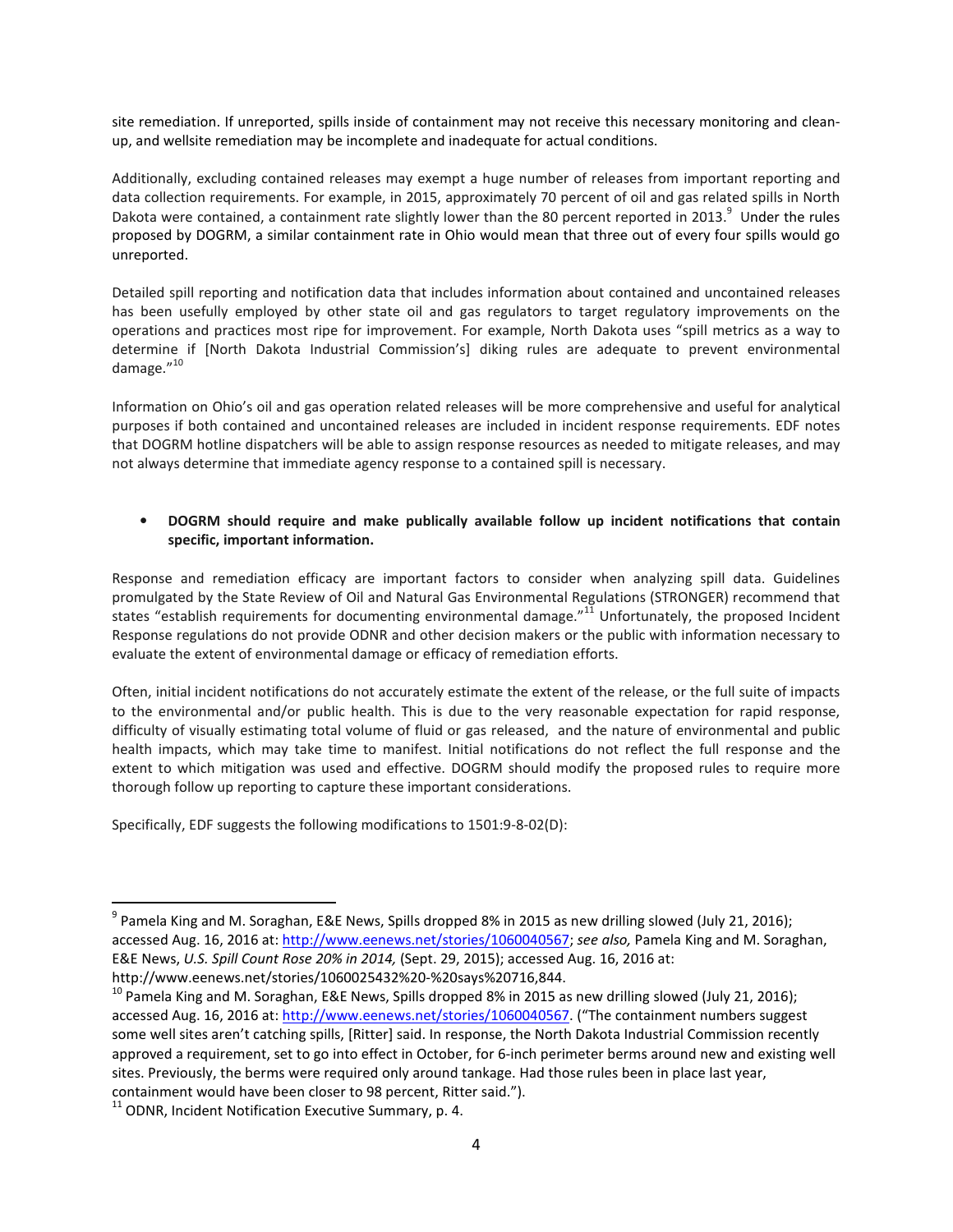(D) Follow-up reporting: If the incident involves a release of a substance specified in paragraphs (A)(4), (6), (7), or (10) of this rule, The reporting person also shall submit to the division of oil and gas resources management a followup report no later than thirty fifteen days after the release, and every thirty days thereafter until the mitigation is concluded. If necessary to document factors that contributed to an occurrence specified in paragraph (A) of this rule and its final resolution, the chief may request a follow-up report. Any follow-up report required under this paragraph shall be on a form prescribed by the chief that is available on the division's website. Follow-up reports should contain the following information:

- (1) All information required under 1501:9-8-02(C)(9);
- (2) A description of any variation from information provided in an initial incident notification and reason for the variation;
- (3) The cause of the release;
- (4) The actions taken in response to the release, a description of why the actions taken were appropriate, and extent to which actions were deemed successful;
- (5) Estimate of released material recovered and unrecovered during mitigation;
- (6) Any additional information required by the Chief.

(E) Root-cause analysis. The reporting person shall perform and submit a root cause analysis for all spills and releases over 5 barrels within 90 days of initial reporting. Time extensions beyond 90 days may be approved by the Chief for good cause.

EDF strongly recommends that follow-up reports, as well as initial incident reports, be made available to the public in electronic, machine readable format.

# • Establish enforcement expectations for failure to comply with any part of the rule

According to the ODNR Incident Notification Rule Executive Summary, "an owner or person, including contractors, who fail to notify the DOGRM, is subject to the penalty provisions under Revised Code Chapter 1509."<sup>12</sup> However, DOGRM's intent to apply civil penalties to violations of the proposed rule is not reflected in the proposed rule. Moreover, there are several ways to fail to comply with the proposed incident notification rules in addition to failing to report a release, such as reporting a release outside of the required time frame, or providing incorrect information under 1501:9-8-02(C)(1)-(9).

EDF recommends that DOGRM clarify penalties associated with violating any part of the proposed incident notification rule as follows:

> 1501:9-8-02(F) Failure to comply with any provision of this rule is subject to the penalty provisions under Revised Code Chapter 1509.

<sup>&</sup>lt;sup>12</sup> ODNR, Incident Notification Executive Summary, p. 6.